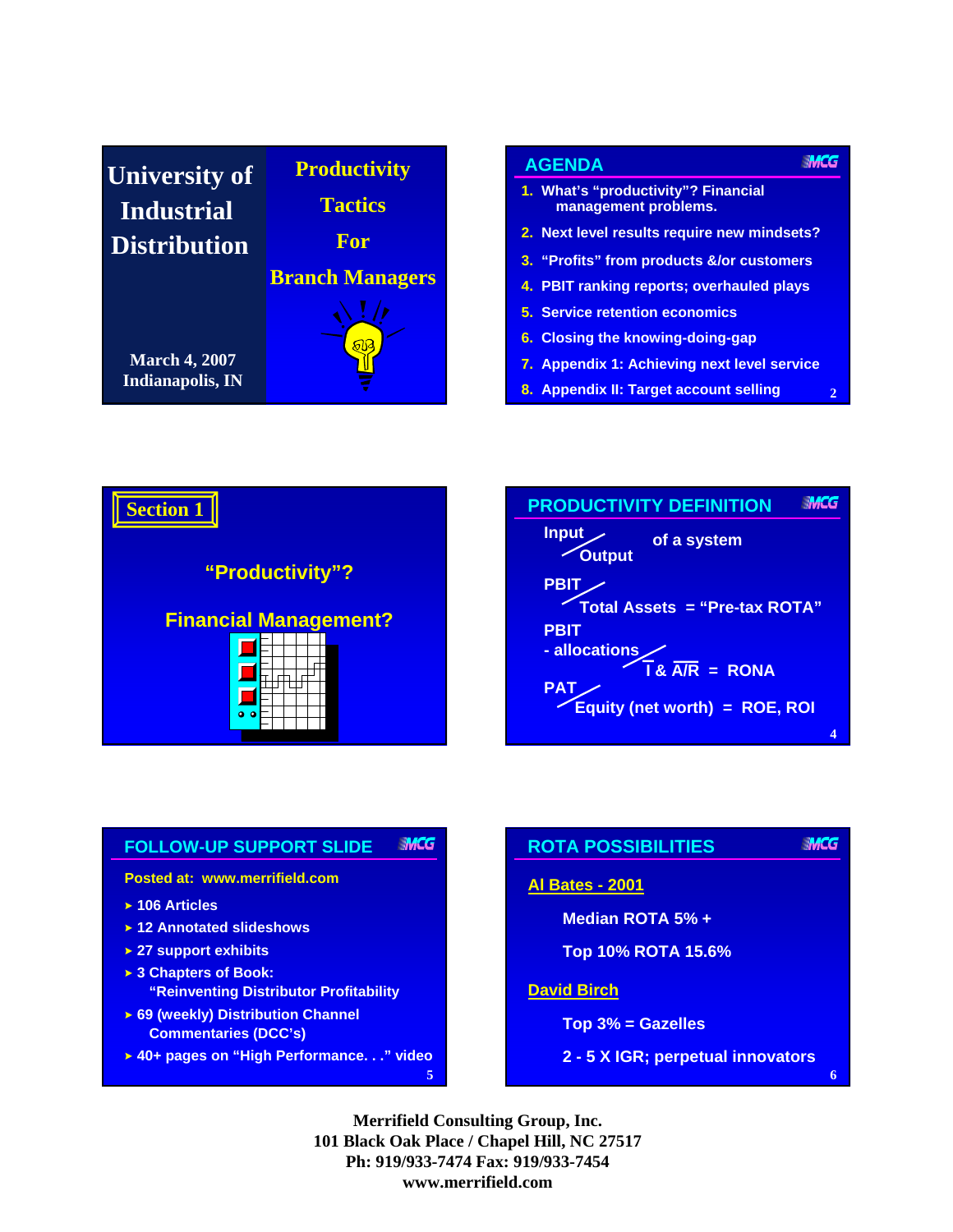| <b>FINANCIAL MANAGEMENT</b><br><b>SHORTCOMINGS</b>   |
|------------------------------------------------------|
|                                                      |
| Double entry accounting - 1400's                     |
| <b>DuPont profit model - 1915</b>                    |
| $G.A.A.P^* \rightarrow Pay right taxes on time$      |
| <b>Financial #'s are symptoms!</b>                   |
| Dark side of "financial management"?                 |
| <b>Root cause of profit power?</b>                   |
| <b>GAAP</b> - general accepted accounting principles |

| <b>FINANCIAL MANAGEMENT</b><br><b>MCG</b><br><b>SHORTCOMINGS</b> | <b>DARK SIDE OF</b>  | WHCG |
|------------------------------------------------------------------|----------------------|------|
| Double entry accounting - 1400's                                 | <b>Buy low</b>       |      |
| <b>DuPont profit model - 1915</b>                                | <b>Sell high</b>     |      |
| $G.A.A.P^* \rightarrow Pay right taxes on time$                  | <b>Collect early</b> |      |
| <b>Financial #'s are symptoms!</b>                               | <b>Pay late</b>      |      |
| <b>Dark side of "financial management"?</b>                      | <b>Hire cheap</b>    |      |
|                                                                  | <b>Work hard</b>     |      |
| <b>Root cause of profit power?</b>                               | <b>Meet budget</b>   |      |
| <b>GAAP - general accepted accounting principles</b><br>7        |                      | 8    |



**MCG** 

### **SUMMARY POINTS**

- **1. Use #s to:**
	- **-- not go broke**
	- **-- creative constraints**
	- **-- but not run a branch better**
- **2. How to zero in on your best customers in your best local niche?**
- **11 3. How can we escape from outdated mindsets? (Section 2)**



**10**

**MCG** 

**Competitors (7) unchanged**

**Delay:? (6)**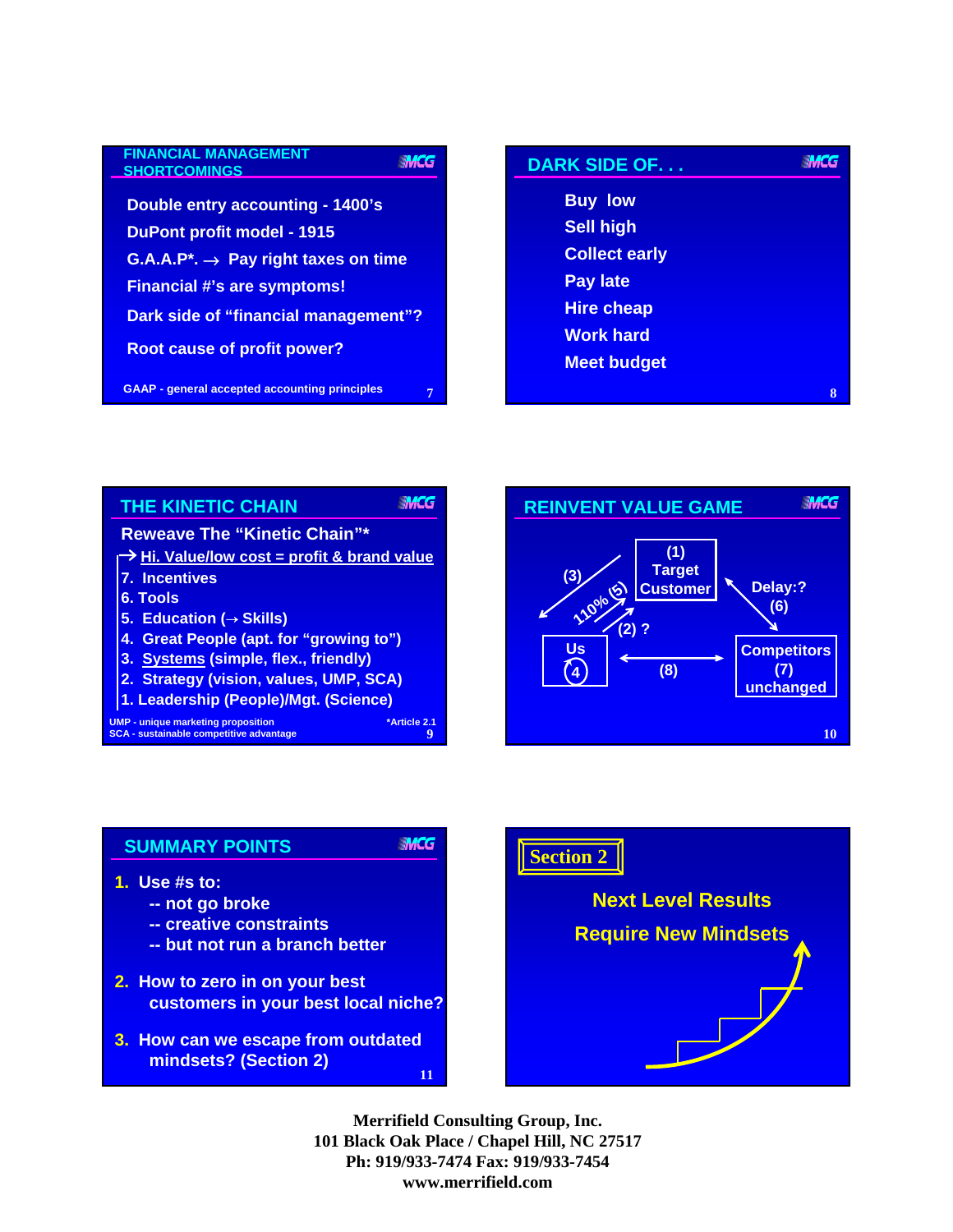



|       | <b>BIG, SLOW HISTORY FLIPS</b>                                                     |
|-------|------------------------------------------------------------------------------------|
| 1492: | <b>Go West to get East;</b><br>100 year gold rush                                  |
| 1615: | <b>Galileo confronts the Church</b>                                                |
| 1861: | Slavery doesn't work in a<br>democracy (85 years)<br>Equal rights (+ 100 more)     |
| 1923: | <b>Women should vote (147 years)</b><br>Elite schools (+ 50); Title 9 (+ 66)<br>15 |

### **WHAT'S HISTORY TEACH US?**

- **"The future enters into us in order to transform us long before it happens" (P S.: or doesn't, causing death.) Rilke** • **To change something requires reweaving the whole. (e.g. grooved, flawed stroke)** • **Using (unspoken) old models & words to describe new things locks us into a profitless, fading past.**
	- **16** • **New words, models, question-maps enable new profitable methods**



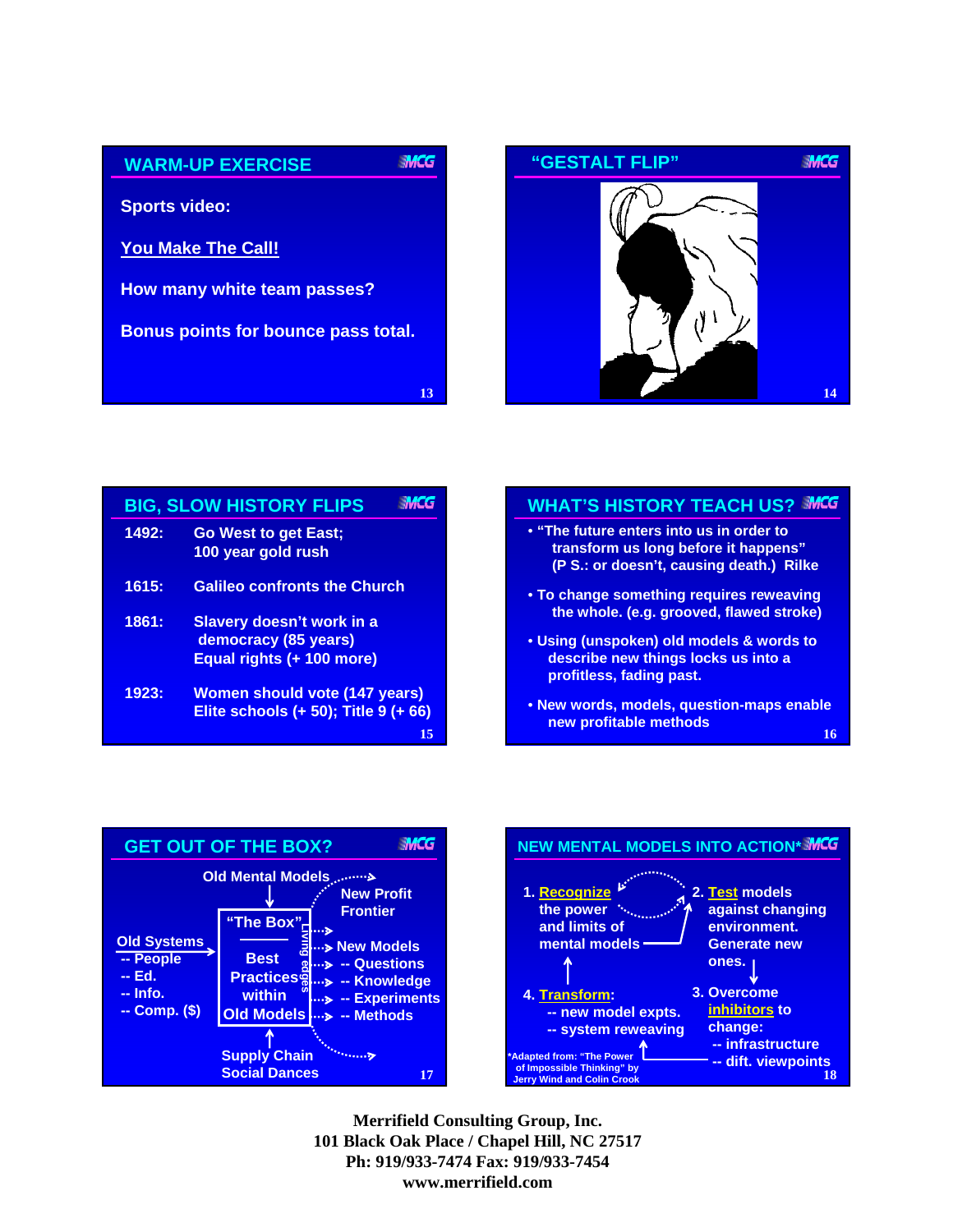



**3) Unspoken, tacit rules** 

### **CORPORATE CULTURE ELEMENTS**

**Paradigm – professed: strategy, mission, values**

**Controls systems & key metrics**

**Organization structures**

**Power structures: Who? Shared? Based on. . .**

**Symbols, rituals, routines**

**Stories & myths**

**Memeplexes & memes**

**21**

#### **(DYS)FUNCTIONAL COPRORATE**  WWCG **"MEMES"(?)**

**Meme (rhymes with gene):**

- **Smallest unit of cultural information**
- **Transferable from one mind to others**
- **Replication speed & consistency varies**
- **Propagate as co-operative sets (Memeplexes)**
- **"Meme" as a Meme; good run since 1976**
- **Subject to: variation, mutation, competition, inheritance**

**22**

**Memetics = "pseudo"(?) science of memes \*Richard Dawkins book: "The Selfish Gene"**

# **MODEL I & II MEMEPLEXES\* (1)**

### **Model I**

- **1. Control via MBO (effic. > effectiveness)**
	- **a. Move quick; little discussion; all same view**
	- **b. Efficiency wins over effectiveness**
- **2. Max. winning (at all costs) min. losing**
	- **a. Don't lose face & admit ignorance or mistakes**
- **b. Pretend you know even when you don't \*Chris Argyris**

**MBO – management by objectives 24**

#### **MACG MODEL I & II MEMEPLEXES (2)**

### **Model I**

- **3. Suppress any negative feelings a. Follow the leader**
	- **b. Their decisions unquestioned**
- **4. Be rational**
	- **a. Protect status quo by: Blaming Intellectualizing Invalidating emotions & intuition Requiring concrete proof for alt. idea**
- ∴**Safe & secure if you follow the leaders rules**

**Merrifield Consulting Group, Inc. 101 Black Oak Place / Chapel Hill, NC 27517 Ph: 919/933-7474 Fax: 919/933-7454 www.merrifield.com**

**23**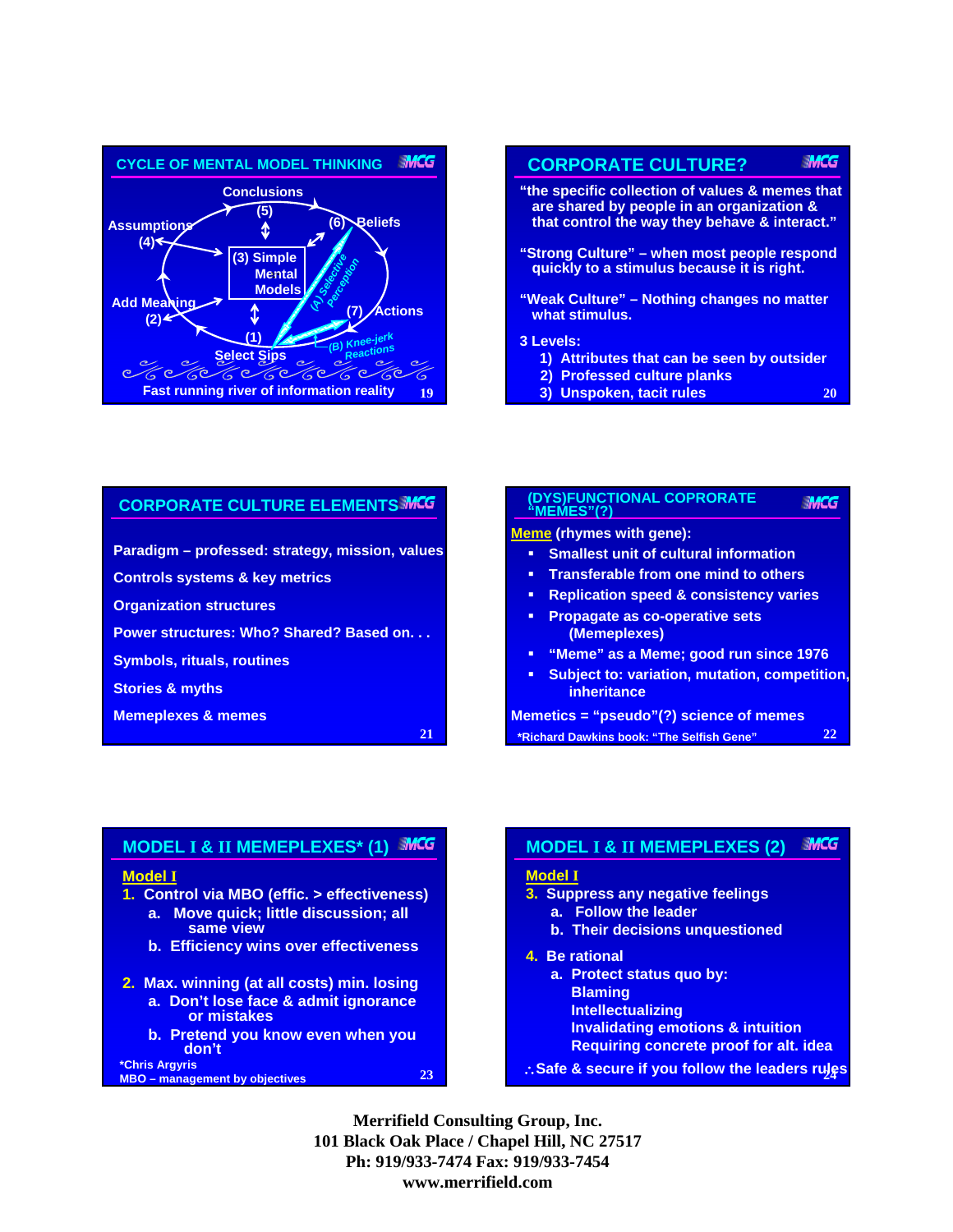#### **MCG MODEL II MEMEPLEXES (3)**

- **1. Validate info and invite ideas:**
	- **Opp. for questions & alt. views**
	- **Surface & question all potential memes**
- **2. Max. free & informed choice (towards a North Star)** 
	- **Fail forward: fast, cheap, your way**
- **3. Max. publicity about good mistakes & micro-progress**
- ∴ **Share power with self-starters &**

**25**

**27**



#### **WATER STRIDER (GROUP)THINK**  WWCG **MEMES**

- **1. Fast decisions are best: Fix "problem" repeatedly vs. rethink real solution systematically**
- **2. K.I.S.S.**
	- **-- Top down rules**
	- **-- Precision decision-making tools; e.g.:**
		- **-- Organization charts**
		- **-- Financial reports & ratios**
		- **-- Attitude surveys**
		-



### **Profit source(s)?**

**A. Products?**

**Section 3**

- **B. Customers?**
- **C. A stream of profitable-sized transactions from customers with a future?**
- **(P. S. "It depends. . ." on the product life-cycle story)**

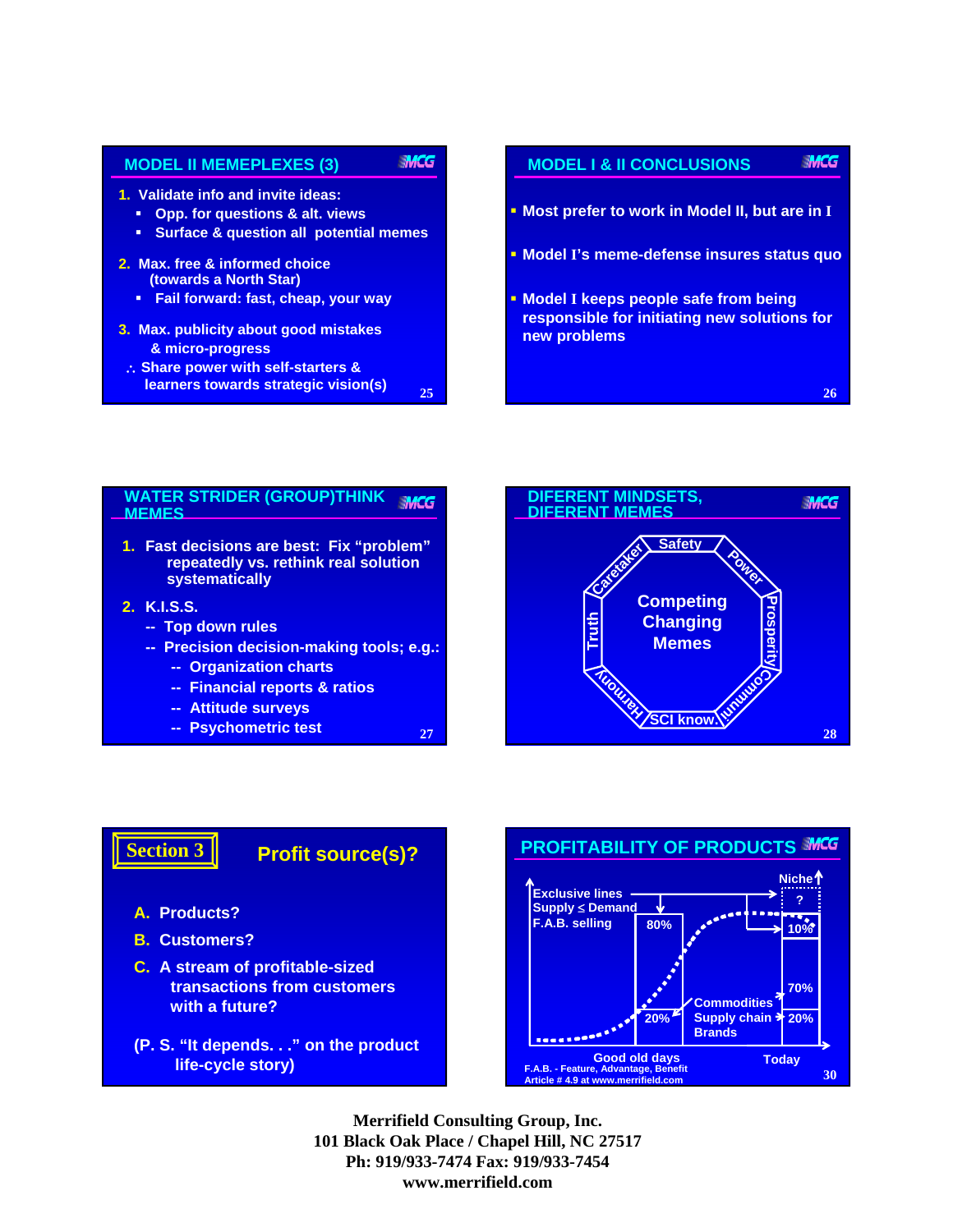

|                                |                | <b>PROFITS FROM CUSTOMERS! (?)</b> | WACG |
|--------------------------------|----------------|------------------------------------|------|
|                                | % of Customers | What % of "PBIT"                   |      |
| <b>Top</b>                     | 10%            | 95%                                |      |
| <b>Top</b>                     | 20             | 145%                               |      |
| <b>Top</b>                     | 40             | 155%                               |      |
| <b>Other</b>                   | 10             | <b>Breakeven</b>                   |      |
| <b>Bottom</b>                  | 20             | (55%)                              |      |
| Articles # 2.15, # 2.3, # 2.19 | 100%           | 100%                               | 32   |

| <b>BIG COUNTER SALES LOCATION*</b> | <b>MCG</b>                        |
|------------------------------------|-----------------------------------|
| % of Customers                     | % of "PBIT"                       |
| .42(15)                            | 21.75%                            |
| .84(30)                            | 29.80%                            |
| 1.28(40)                           | 35.81%                            |
| 57% (2000)                         | <b>Breakeven</b><br>114.87% point |
| <b>Bottom 8 accts.</b>             | ( \$68, 856)                      |
| "I still don't believe it!"        |                                   |
| *Average invoice cost = \$27.17    | 33                                |





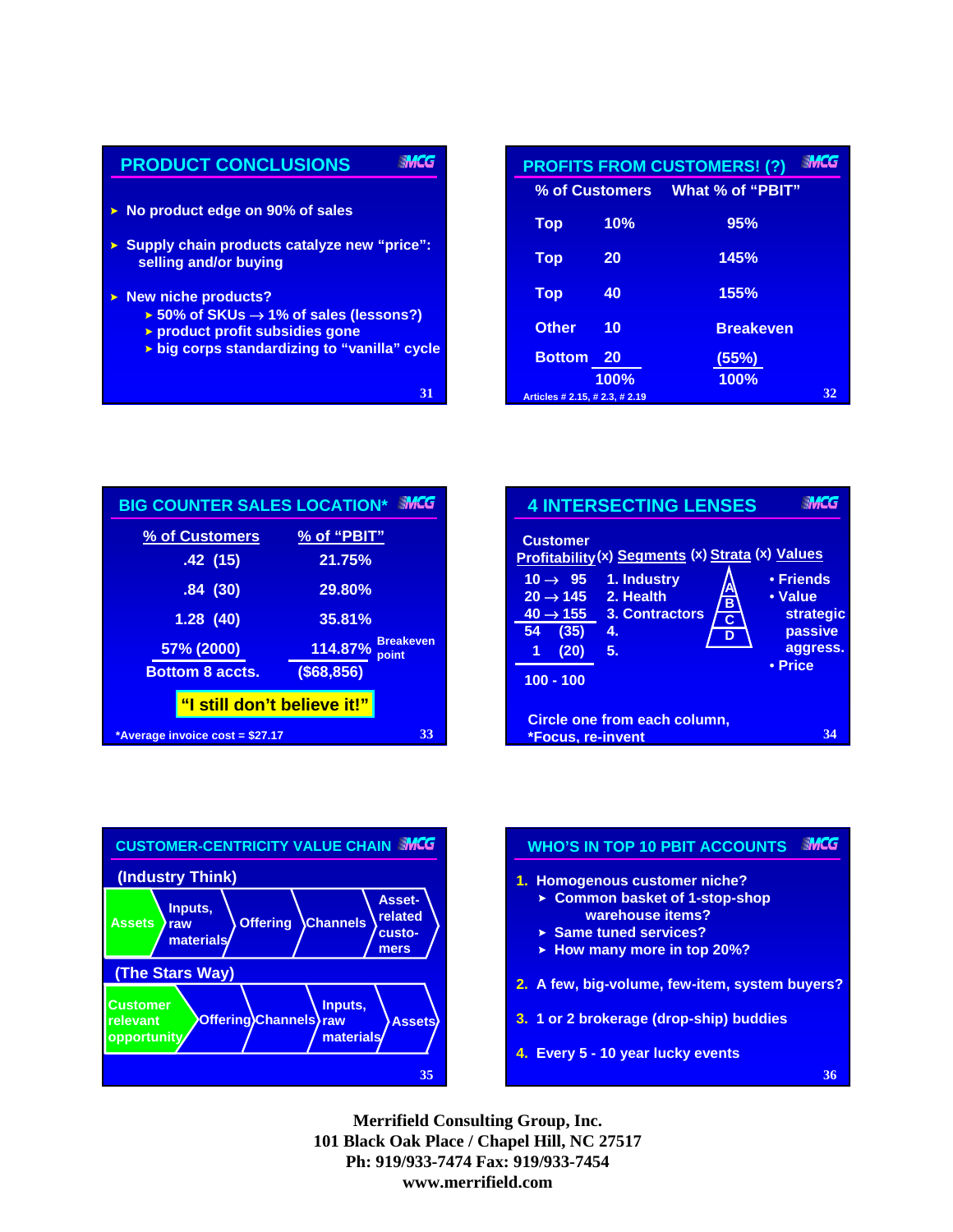| <b>COMMON-ITEM ANALYSIS</b>                     | <b>WHCG</b> |
|-------------------------------------------------|-------------|
| What if top 5 in a niche bought over 12 months: |             |
| $\triangleright$ 500 unique, total items        |             |
| $\triangleright$ All 5 bought 100 items         |             |
| 4 bought 90 items                               |             |
| 3 bought 80 items                               |             |
| 2 bought 50 items                               |             |
| 310                                             |             |
| So, we beefed fill-rates on 310 items 5% higher |             |

# **ABC DISTRIBUTION, INC'S RESULTS\***

- **Average order size up + 7%**
- **Extra work for "shorts" dropped**
- **Top 50 customers in niche bought more**
- **GM\$/order per fulfillment employee up 15% in 2 months**

**38**

- **Less stress and higher morale**
- **\*Chapter 1 (pp 21-25) @www.merrifield.com**

## **CROSS-SOLD UNBOUGHT BEST ITEMS 1. List of best items not bought by best customers 2. Consolidate 80% of suppliers used for**

- **20% of purchases?**
- **3. Change the re-ordering systems for selected items**
- **4. Sales & average order sizes up +15%**
- **5. Margin flow-through of 50%**
- **6. Assign a "product manager" to this system sell. 40 and 10 a 40 a 40 a 40 a 40 a 40**

| <b>SECTION 3 QUESTIONS</b>                                     | WACG |
|----------------------------------------------------------------|------|
| 1. Apply ABC's lessons to your distribution<br>centers?        |      |
| 2. PBIT ranking reports & plays? How to's?<br>(Sec. 4)         |      |
| 3. How important are "service retention"<br>economics (Sec. 5) |      |
| 4. Change management: close know-do gaps?<br>(Sec. 6)          |      |



| <b>CUSTOMER PROFITABILITY "SYSTEMS" MCG</b> |                                                     |
|---------------------------------------------|-----------------------------------------------------|
| <u>Method (Peel)</u>                        | <b>Probability</b>                                  |
| <b>Sales ranking</b>                        | <b>Best - 50%; worst 0</b>                          |
| <b>GM\$</b> ranking                         | Best 80%: worst 0                                   |
| <b>Trx'l cost ranking</b>                   | Top 10 <sup>+</sup> 100%; bot 10 <sup>+</sup> 100%  |
| <b>High cost by function</b>                | <b>More losers for sure</b>                         |
| <b>Parallel ABC system</b>                  | <b>Cost/benefit? Gazelles?</b><br>$Mod's = lock$ in |
|                                             | 42                                                  |

**Merrifield Consulting Group, Inc. 101 Black Oak Place / Chapel Hill, NC 27517 Ph: 919/933-7474 Fax: 919/933-7454 www.merrifield.com**

**39**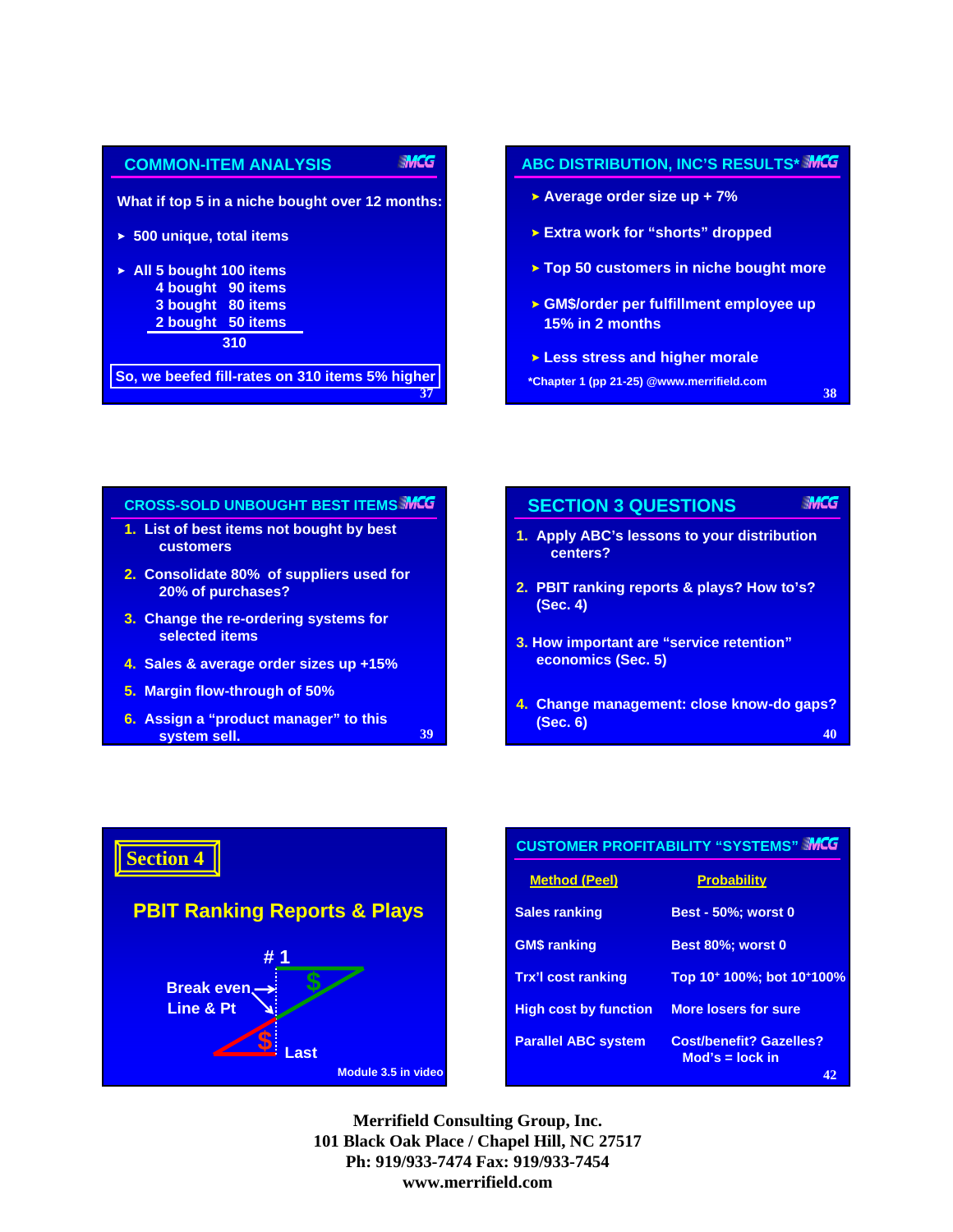





| SERVICE FEATURE $\rightarrow$ TPC BENEFITS                                                                            | <b>MAG</b>                                                                                                                                                                                                           |
|-----------------------------------------------------------------------------------------------------------------------|----------------------------------------------------------------------------------------------------------------------------------------------------------------------------------------------------------------------|
| 1-stop-shop, highest<br>fill-rates<br><b>Zero errors</b><br>100% on time delivery<br><b>Heroic actions/recoveries</b> | <b>11 Elements of TPC</b><br>1. Price<br>Bunking<br>2. Shop time<br>3. Paperwork<br>4. Expediting<br><b>COStS</b><br><b>5. Mistakes</b><br>6. Internal handling<br><b>7. Storage costs</b><br>8. Inventory financing |
| (From Module 4.1)                                                                                                     | 9. Inventory control costs<br>10. Inventory shrinkage<br><b>11. Inventory Misc.</b>                                                                                                                                  |
| (From Module 4.11 $\rightarrow$ )                                                                                     | (taxes, insurance)                                                                                                                                                                                                   |

### **WHY KISS EQUATION WORKS**

- **1. Ranking extremes are same with all equations**
- **2. All you need to get going on plays; avoid analysis paralysis**
- **3. Take extremes (x) exceptional extra cost list**
	- **huge special stock investment**
	- **huge slow A/R cost/risk**
	- **deliveries far (!) away**
	- **47 abusive service costs(cr/trx) <sup>48</sup>**

# **"STILL DON'T BELIEVE IT!" (2)**

**What is our old mental model?**

**Support assumptions?**

- **-- All customers are good?**
- **-- All costs are fixed; can't be re-deployed?**
- **-- Lots of stakeholders won't like this?**
- **-- No one else is doing it?**
- **-- ?**
- **-- ?**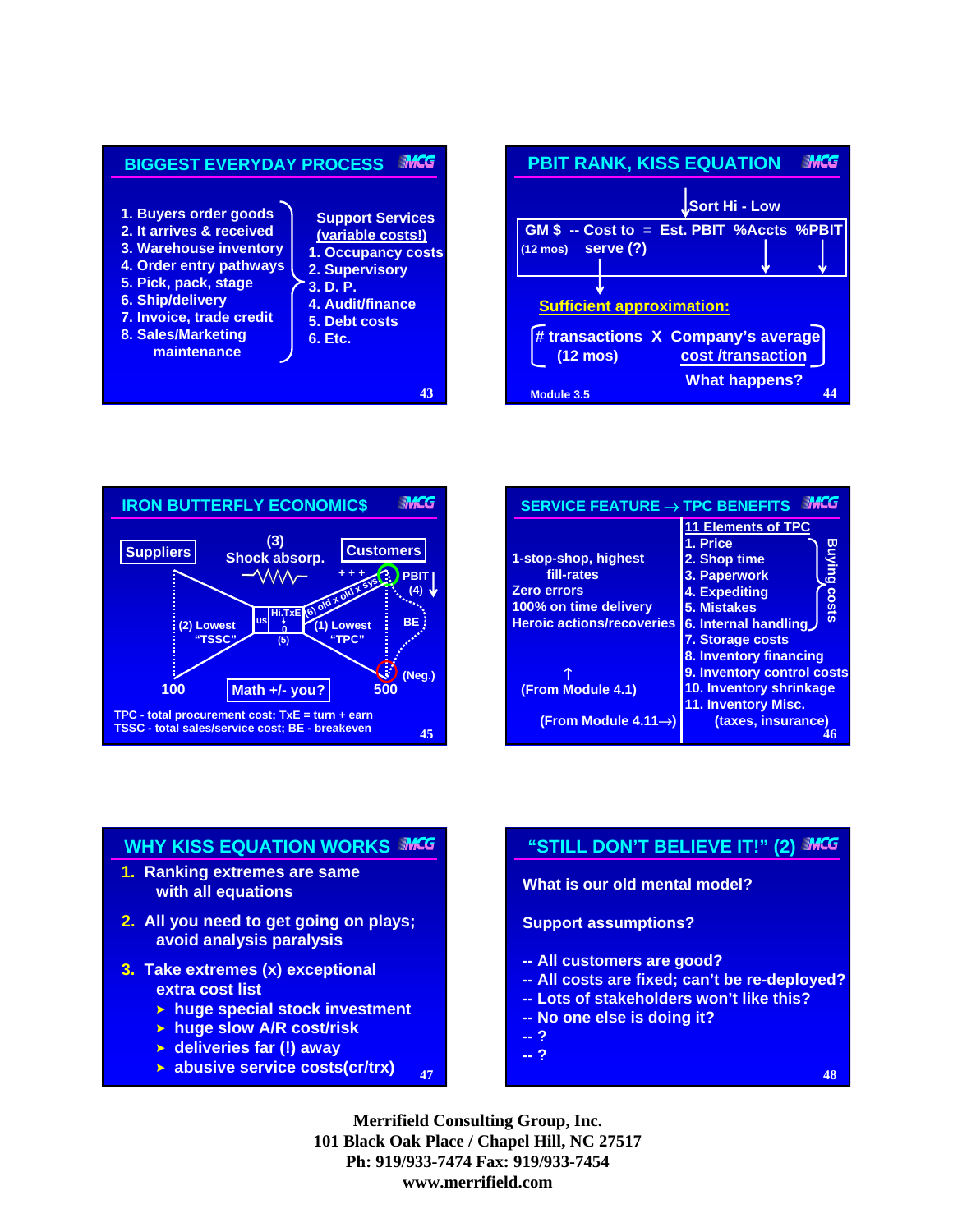

**49**

# **PROFITABILITY REPORT PLAYS (2) 50 4. Bottom 5 - 15 lead accounts** → **gold 5. Other sub-categories of small orders 6. Segment customers (A, B, C D) & serve (M3.6)** • **downsize, upgrade, re-orient outside sales** • **add dedicated tele-sales (B) 7. Transaction/day/ops people downsizing (?) M 3.8 - 3.11**







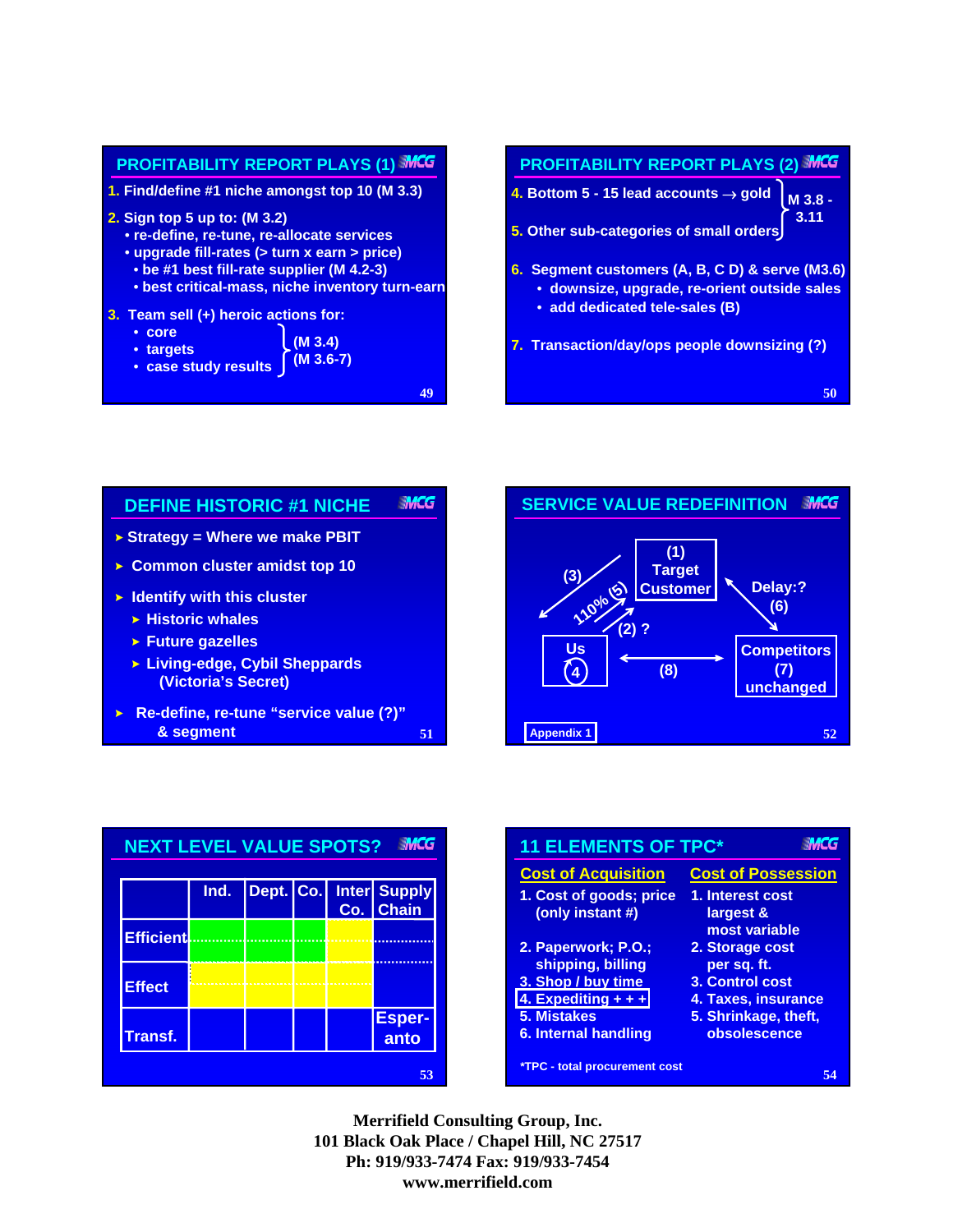







### **5 • 5 • 5: LEAD2GOLD\***

- **1 page report for all managers**
- **5 core customers in # 1 niche**
- **5 target customers in # 1 niche**
- **5 biggest losing accounts**
- **Y O Y results**
- **Mgt. action to take any to "next level"**
- **5 7 repetitions** → **mental shifts**

**59 \*Article 2.20 & Exhibits # 30 - # 33 at www.merrifield.com 60**

### **SUMMARY POINTS**

- **1. PBIT analysis; get started; sufficiency; fancier (?)**
- **2. We'll need good shared change management skills & tools starting with "dialogue".**

**MACG** 

- **3. How's our change energy with all employees?**
- **4. Target account cracking? (Appendix 2)**

**To optimize the whole, sub-optomize pieces**

**Merrifield Consulting Group, Inc. 101 Black Oak Place / Chapel Hill, NC 27517 Ph: 919/933-7474 Fax: 919/933-7454 www.merrifield.com**

**MCG**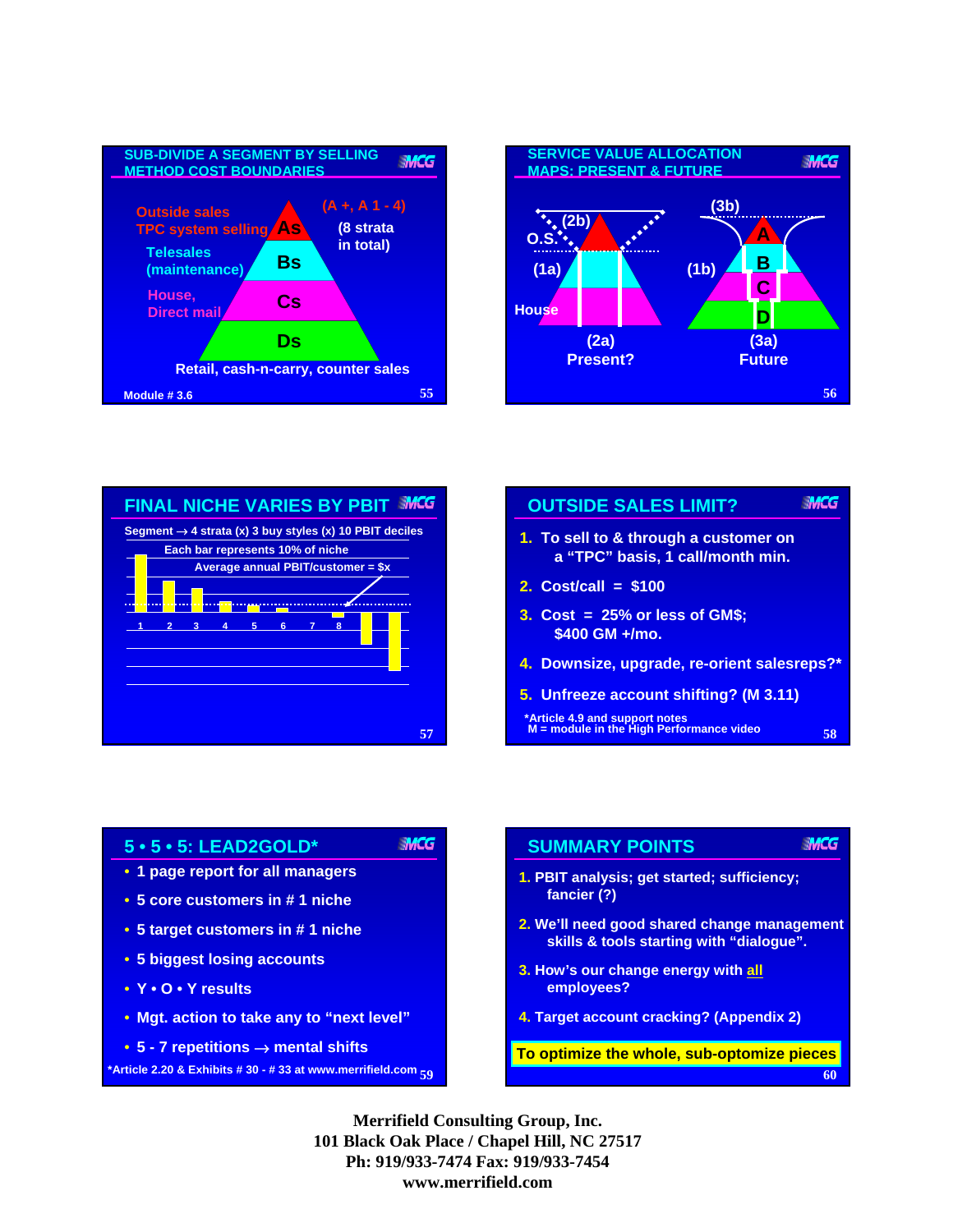# **Section 5**

## **Service Retention Economics**

- **"People, Service, Profits" (FedEx motto)**
- **Win on positive turnovers**
- **Marry the customers that will grow you**









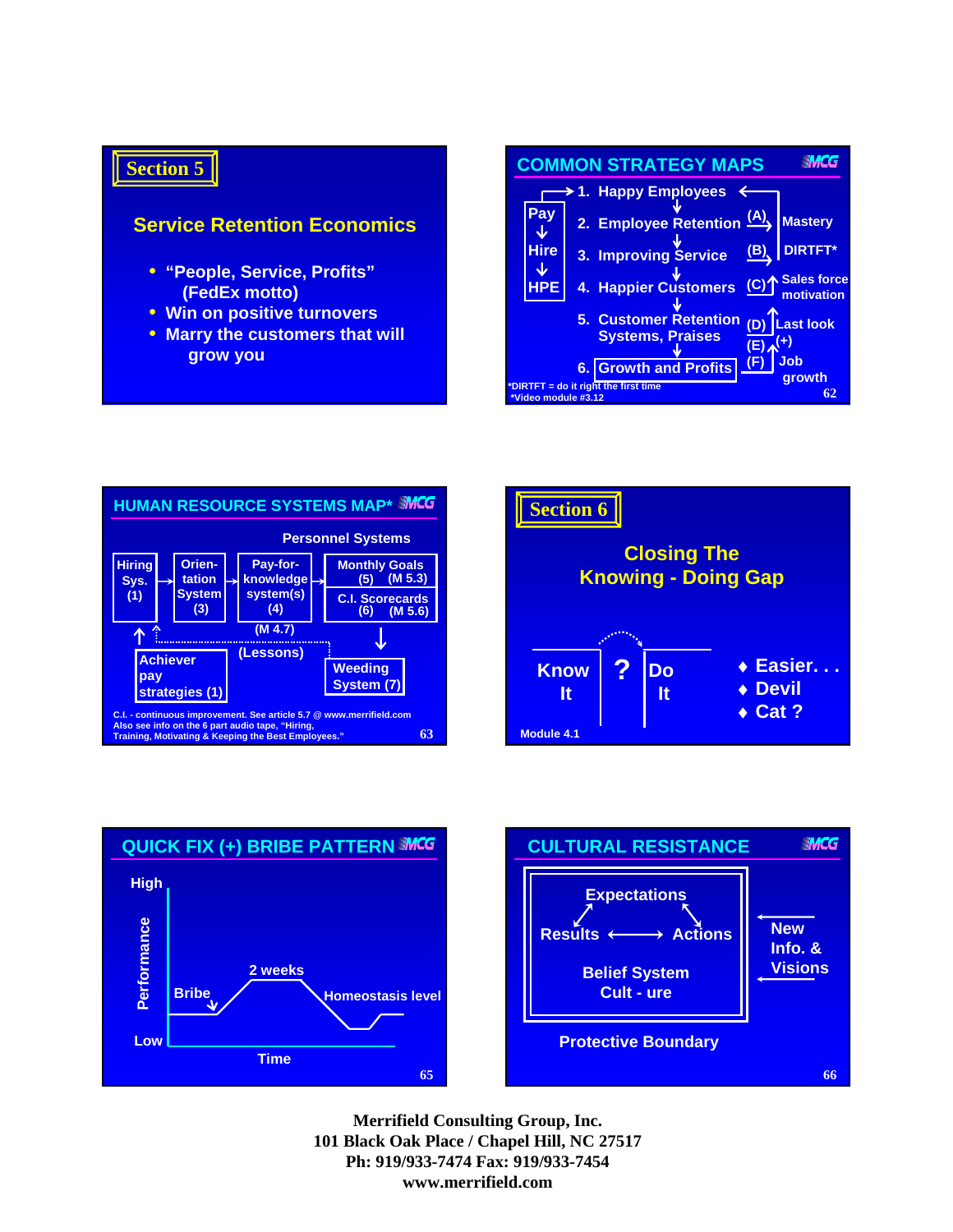

**MCG GAPS TO FILL Knowing** → **Do It** → **Maintain x WIIFM X systems Mgt 20/80** √ **x #s everywhere re-tuned "What to" x Fears & Mgt 80/20? x x Bump tools created x Weed to feed "How to" X Catalytic start(s) x Sustainable Wally x energy 100/100 (see Section 5 of video)**  $\sqrt{ }$  = Got It  $X = Don't$ **68**



| <b>BHAG'S* QUESTIONS:</b>                                                                                                     |  |
|-------------------------------------------------------------------------------------------------------------------------------|--|
| Possibilities in 12 - 36 months:                                                                                              |  |
| • Double sales                                                                                                                |  |
| • Halve active accounts (optional)                                                                                            |  |
| • Double gross margin \$/employee                                                                                             |  |
| • 4 - 6 X's profit margin improvement                                                                                         |  |
| (Read Chapters 1 & 2 of<br>"Reinventing Distributor Profitability"<br>at www.merrifield.com and<br>ask these questions again) |  |
| *BHAG - Big, Hairy, Audacious Goals                                                                                           |  |

### **WHY DON'T WE?**

- **Go "open-book"** ♦
- **Connect pay to premium productivity** ♦ **(Tap into: hobby energy, home economics savvy - HE2)**
- **Sign-up 100% of employees' heart,** ♦ **mind & wallet to strategic alignment/excellence**

**Pass the alignment test**

#### **ASSOCIATE ALIGNMENT QUIZ MACG**

- **1. Our #1 customer niche?**
- **2. 5 most profitable accounts (+ 5 targets)?**
- **3. "Perfect service/value" metrics (our "unique TPC\* proposition"?)**
- **4. Your direct & indirect inputs?**
- **5. What's in it for you? (Heroic actions?)**

**72**

**TPC - total procurement cost @ higher price**

**Merrifield Consulting Group, Inc. 101 Black Oak Place / Chapel Hill, NC 27517 Ph: 919/933-7474 Fax: 919/933-7454 www.merrifield.com**

**71**

**MCG**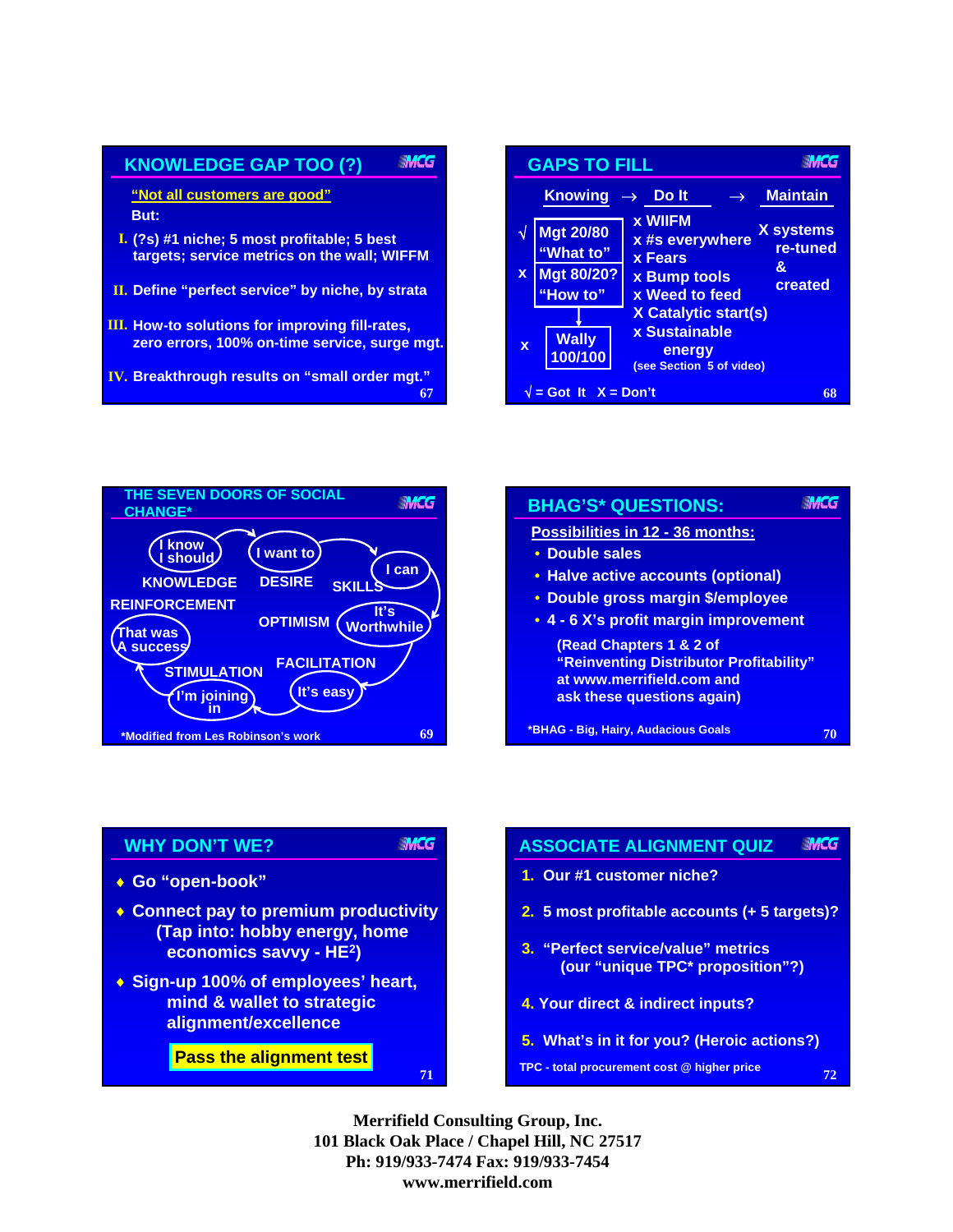| <b>MACG</b><br><b>WHY IS CHANGE SO TOUGH?</b>                                                                     |  |  |
|-------------------------------------------------------------------------------------------------------------------|--|--|
| <b>Reweave The "Kinetic Chain"*</b>                                                                               |  |  |
| <b>→ Sustainable Profit Power</b>                                                                                 |  |  |
| 7. Incentives                                                                                                     |  |  |
| 6. Tools                                                                                                          |  |  |
| 5. Education ( $\rightarrow$ Skills)                                                                              |  |  |
| 4. Great People (apt. for "growing to")                                                                           |  |  |
| 3. Systems (simple, flex., friendly)                                                                              |  |  |
| 2. Strategy (vision, values, UMP, SCA)                                                                            |  |  |
| /1. Leadership (People)/Mgt. (Science)                                                                            |  |  |
| <b>UMP - unique marketing proposition</b><br>*Article 2.1<br><b>SCA - sustainable competitive advantage</b><br>73 |  |  |

| "CHANNEL CHANGE" (?)                                                                     |                                                                   |  |                                                           |  |  |
|------------------------------------------------------------------------------------------|-------------------------------------------------------------------|--|-----------------------------------------------------------|--|--|
| <b>Manufacturers</b>                                                                     |                                                                   |  | $\longrightarrow$ Wholesalers $\longrightarrow$ End-users |  |  |
| 7. Incentives                                                                            | Push ………>                                                         |  | 7. Push ………> 7.                                           |  |  |
| 6. Tools                                                                                 | Push  > 6. Push  > 6.                                             |  |                                                           |  |  |
| 5. Ed/Skills                                                                             |                                                                   |  |                                                           |  |  |
| 4. People                                                                                |                                                                   |  | $\longleftrightarrow$ 4. $\longleftrightarrow$ 4. 4.      |  |  |
| 3. Systems                                                                               | $\longleftrightarrow$ 3. $\longleftarrow$ 3. $\longrightarrow$ 3. |  |                                                           |  |  |
| 2. Strategy                                                                              |                                                                   |  |                                                           |  |  |
|                                                                                          | 1. Management <>                                                  |  | $1.$ $\longleftrightarrow$ $1.$                           |  |  |
| Channel-wide strategy, tools & change quidelines?<br>e.g. groceries' "ECR, & CPFR"<br>74 |                                                                   |  |                                                           |  |  |



# **MCG SUMMARY POINTS (1) 1. Is our hair on fire? 2.** Cost cutting  $\neq$  unique customer **value ∞ profits 3. Big gains take big (strategic) changes (with big pain?) 4. How to sign up all employees to move towards new North Star(s)? 76**

# **MCG SUMMARY POINTS (2) 5. If we have: Vision-pull (greed) of new north stars GM\$/employees & PBIT/customers Detailed strategy maps (+) recipe plays Better transition management tools Fear of not changing Can enough of us get on board to start the trip?** *78 78 78* **<b>***78 78 78 78* **77**

#### **MCG SUMMARY POINTS (3)**

- **6. If we don't close gaps,**
	- **Who will do it to us first?**
- **How will we feed best stakeholder needs?**
- **How will be feed living-edge adjacencies?**

### **Steadily Innovate or Die!(?)**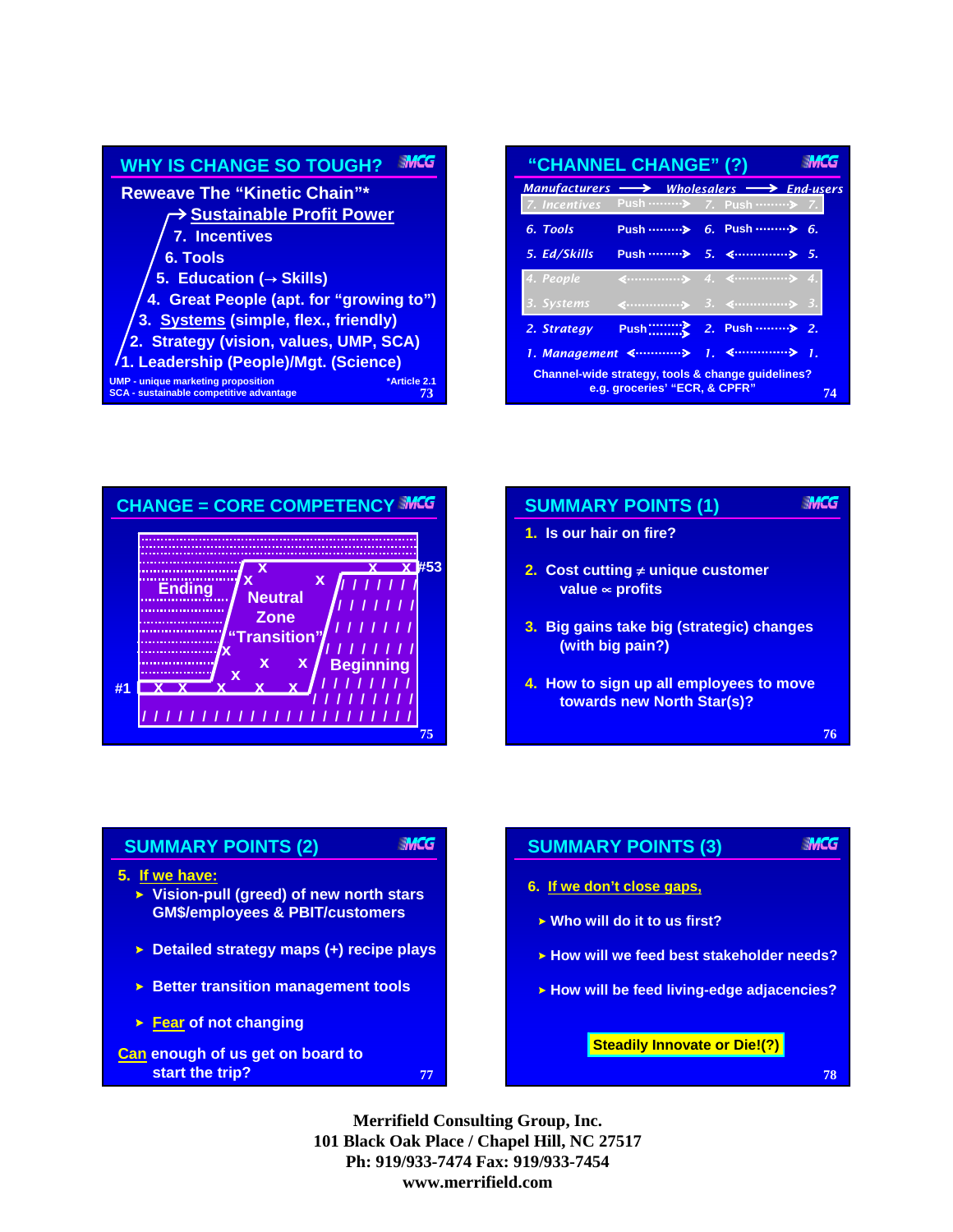







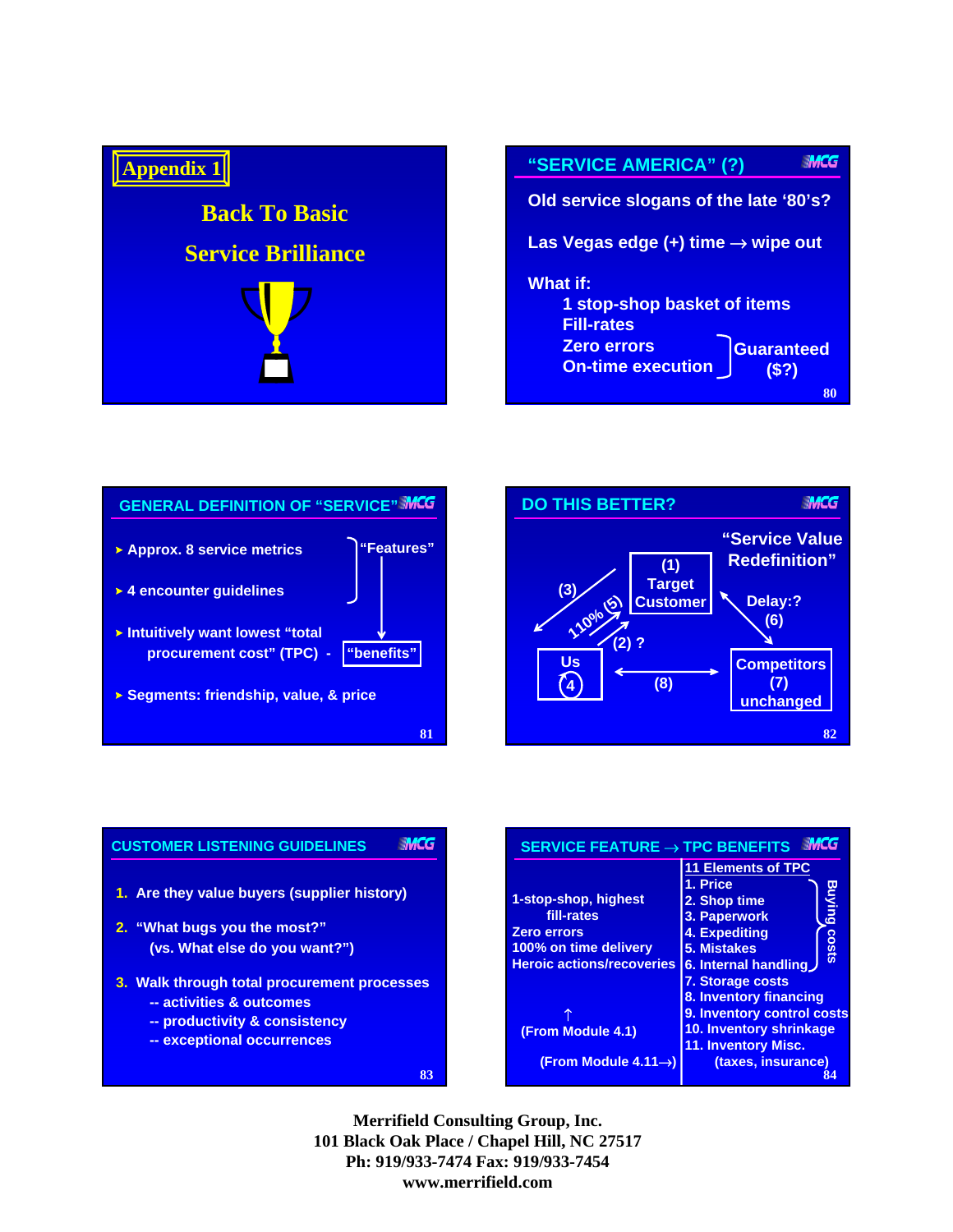

# **"SERVICE MGR." TO MEASURE & QB?**

- **1. Who will gather, post & analyze #s?**
- **2. Who will tweak service processes that thread through departments (2 bosses?)\***
- **3. Oversee heroic acts & recoveries and lessons?**

**\*Process Re-engineering (x) Services - Exhibit 4 @merrifield.com**

# **"HEROIC RECOVERIES" FACTS 1. Customers notice mistakes 120%!**

- **2. 19 out of 20 walk quietly**
- **3. And tell 12 friends negative story (15%/23)**
- **4. Cost of cure vs. benefits**
	- **Loyalty/life-time value (+) 5 testimonials**
	- **Humbling feedback/improvement opportunity**

**How to do one?**

### **"HEROIC RECOVERIES" STEPS**

- **1. 1st contact person owns it/does it**
- **2. No nit-picking; affirm, generous apology**
- **3. Here's what I am going to do right away (cut procedure delays)**
- **4. Will that make you happy?**
- **5. Post it, analyze, learn, re-tune**
- **6. Call back 2 days later (stay & recommend?)**

**88**

**86**

#### **MCG BREAKTHROUGH SERVICE POINTS**

- **1. Know key accounts by heart**
- **2. Extra requests to us, "Yes"!**
- **3. Let sales reps settle charges/goodwill points later**
- **4. Budgets (x) strata (x) case studies? Maybe**
- **5. Cost < life-time upside value**

**89**

**87**

#### **"EMPOWER THE TROOPS?" WACG**

**Narrow, incremental definition:**

- **Front-line education about heroic recoveries**
- **Front-line \$ limit to do what-ever it takes**
	- **Ritz-Carlton Maid \$2,000!**
- **Educate with cases**
- **Weight effort by customer class**
- **Service manager will do most**

**90**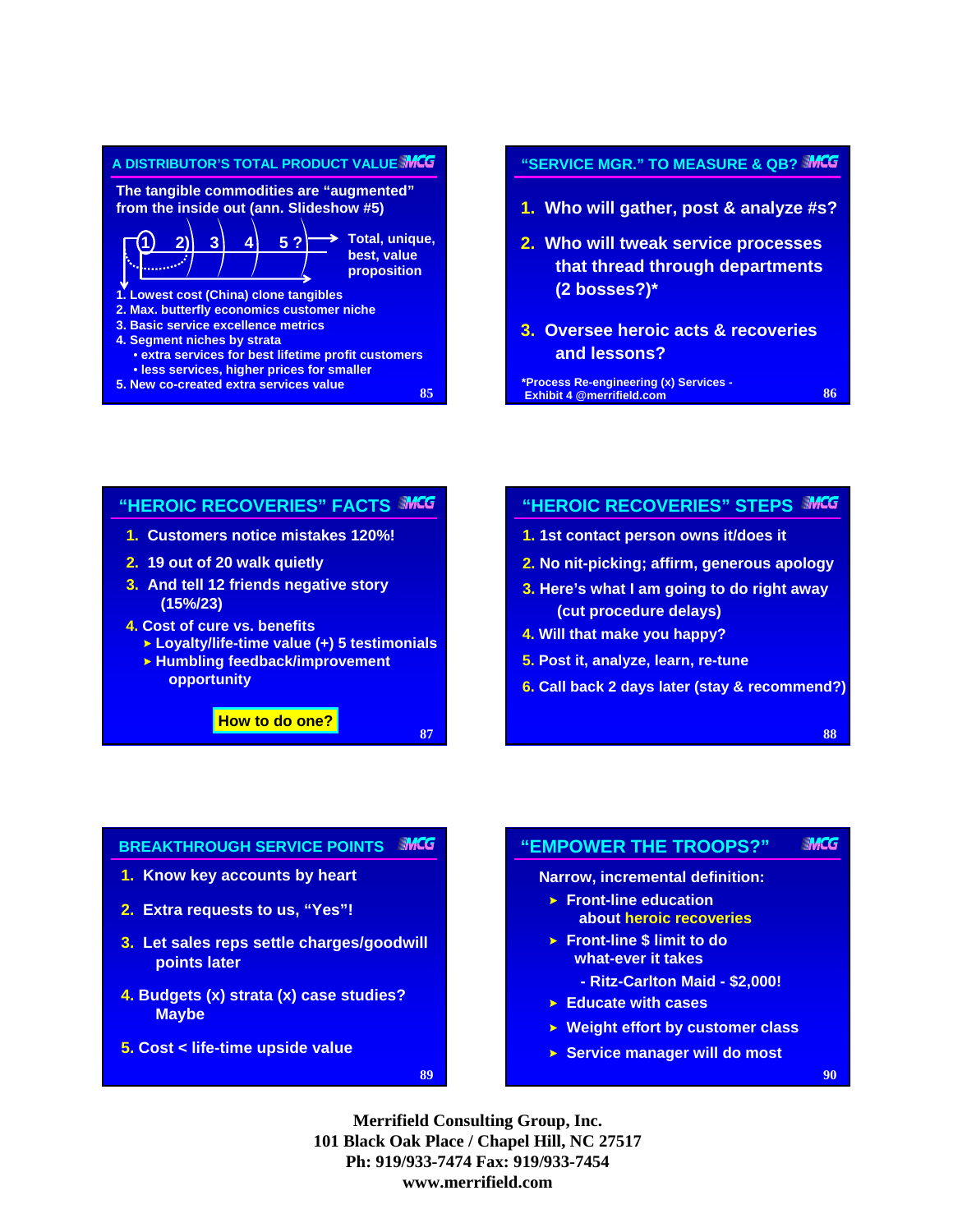

### **MCG EARLY AM COUNTER SURGE Contractor supply distributor challenge:**

- **1. Log results: 70% between 7 9AM (Phx/summer)**
- **2. 5 minute turnaround guarantee if . . ., then. . .**

**Measures**

- **1. 5 AM order pulling & staging**
- **2. X-training (+) inside people (+) part-timers**

**So? 20%** → **80% local, time = \$ niche**

**92**

| <b>LEARN-N-EARN EXPECTATIONS MCG</b>                                                          |  |  |  |  |
|-----------------------------------------------------------------------------------------------|--|--|--|--|
| 100% average wage $\rightarrow$ 150% for:                                                     |  |  |  |  |
| 1. X-train at all certification process                                                       |  |  |  |  |
| 2. Supervisory & inspection overhead<br>way down                                              |  |  |  |  |
| 3. Errors 70/1000 $\rightarrow$ 35 $\rightarrow$ 15 $\rightarrow$ 10 $\rightarrow$ 5, 4, 2, 1 |  |  |  |  |
| 4. Fill-rates (same day receiving) up 1                                                       |  |  |  |  |
| 5. Cycle count accuracy 80% (-) $\rightarrow$ 95% (+)                                         |  |  |  |  |
| 6. Dept'l squabbles $\rightarrow$ process teamwork<br>& results                               |  |  |  |  |
| "Certification Program?"<br>ų٦                                                                |  |  |  |  |

| <b>WAREHOUSE CERTIFICATION</b><br><b>FUNCTIONS</b> | <b>MACG</b>             |                          |             |
|----------------------------------------------------|-------------------------|--------------------------|-------------|
| <b>Function</b>                                    | <b>Initial</b><br>Wgt'g | <b>Initial</b><br>months | <b>Test</b> |
| <b>Receiving</b>                                   | 15                      | 3                        |             |
| <b>Put-away</b><br><b>Cycle counting</b>           | 10<br>6                 | $\overline{2}$<br>1      |             |
| <b>Picking</b>                                     | 5                       | 1                        |             |
| <b>Shipping</b><br>4 miscellaneous                 | 5<br>9                  | 1<br>2-4 wks. each       |             |
|                                                    | 50                      | <b>12 mos.</b>           |             |
|                                                    |                         |                          | 94          |



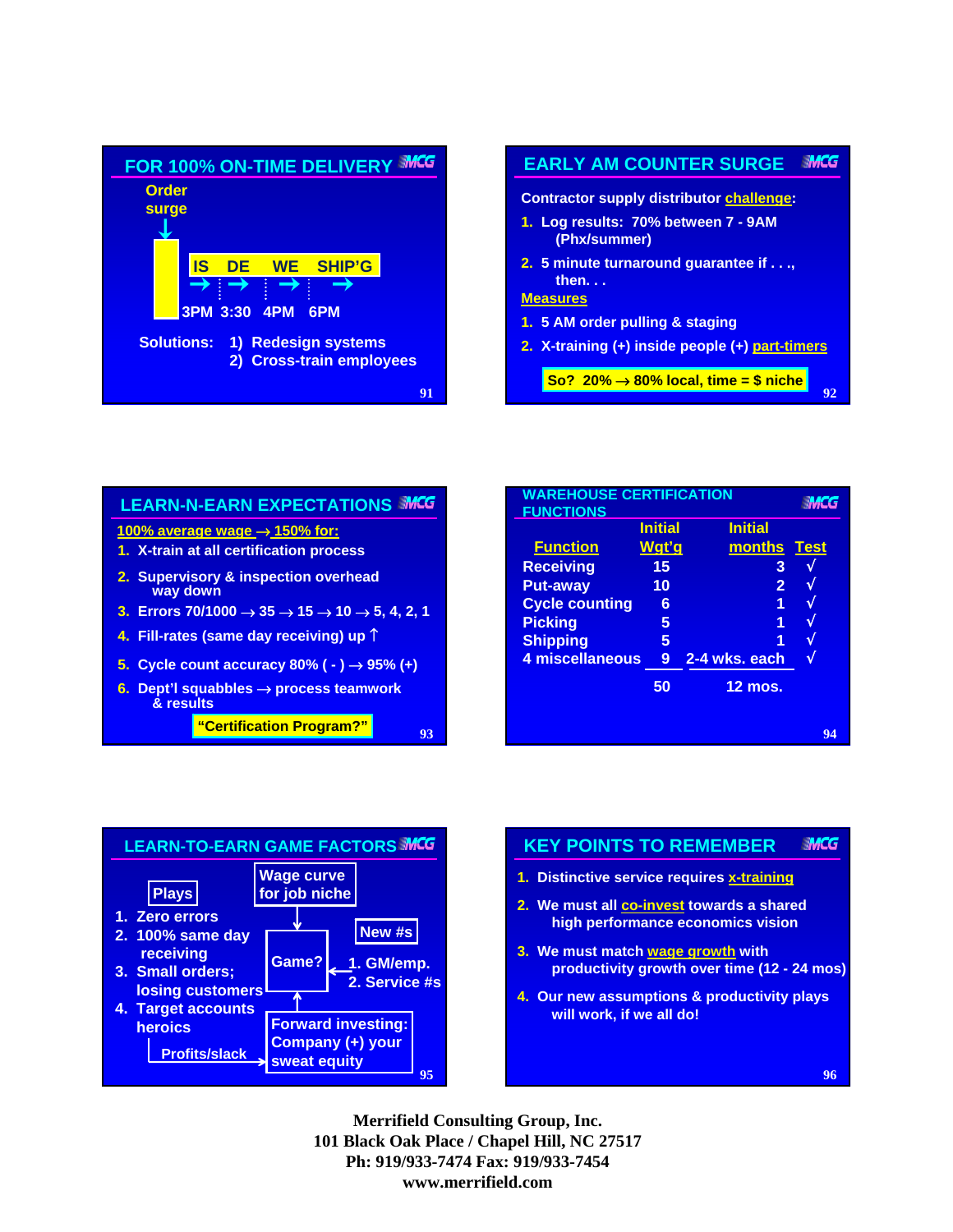







**102**

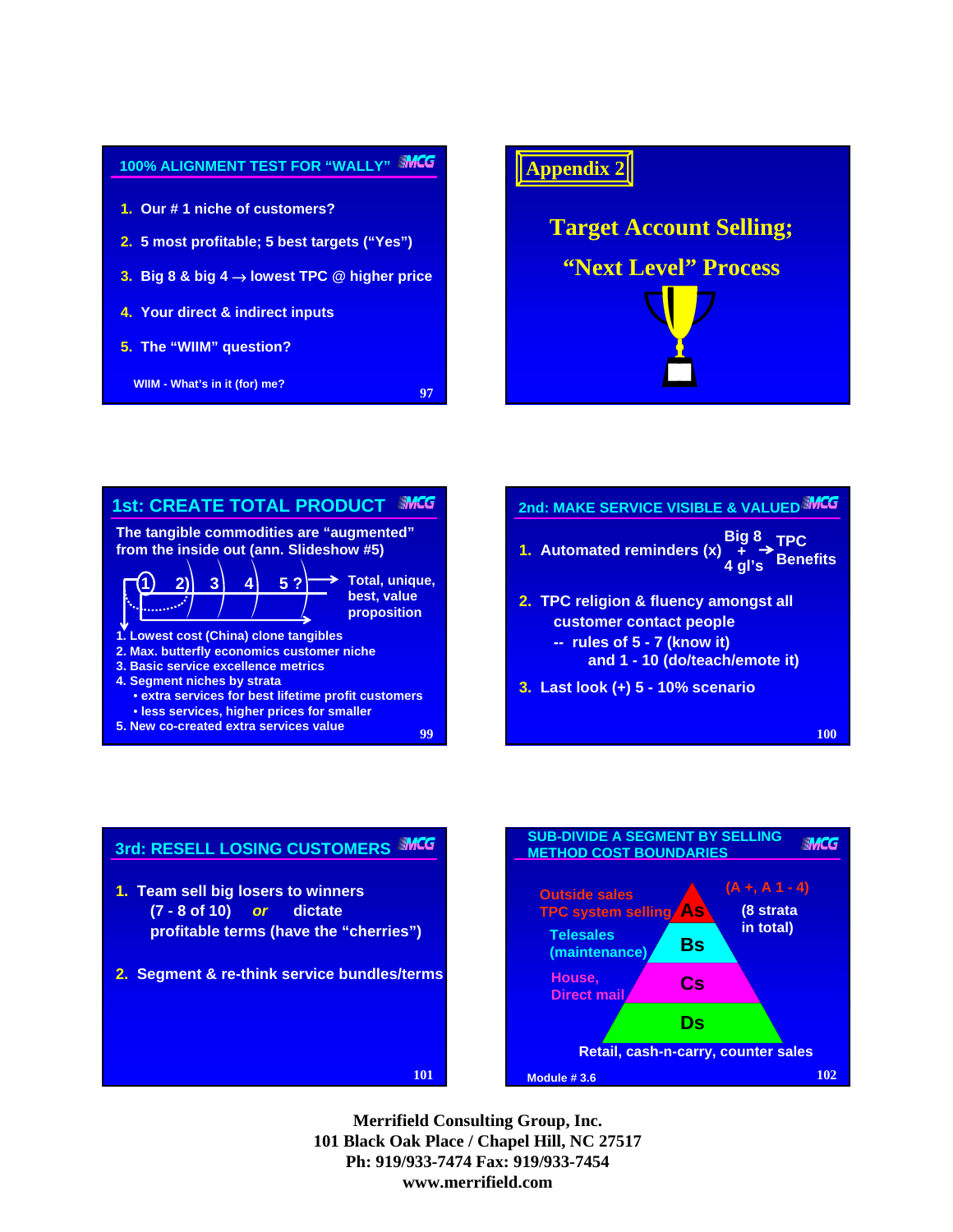

# **ZEROING IN ON BEST TARGET ACCOUNTS**

- **1. Profit ranking**  $\rightarrow$  **top 10 +**  $\rightarrow$  **top 3 customer niches**
- **2. Co-create a refined win-win, value proposition with #1-niche, top 5 most profitable accounts**
- **3. Identify 5 best target accounts in #1 niche**
- **4. Apply "hard matrix" total-team effort to top 5**

**104**

#### **MCG TARGET ACCOUNT CRITERIA**

- **1. Fit our #1 niche**
- **2. Bigger**
- **3. Have foot in the door**
- **4. Easy access to lots of influencers**
- **5. They have partnering track record**
- **6. New honcho (x) new program(s); degree**
- **7. (+) advantages over current suppliers**
- **8. Highest expected volume score**

**105**

#### **MCG WHO CAN CRACK THEM?**

- **1. "Dome sell" a sustainable, win-win system?**
- **2. Be a "10" to all contact people**
- **3. Intra-preneur who leads/uses total team support**
- **4. Mono-maniac on a mission passion/creativity**
- **5. Capable of corporate espionage**
- **106 6. Makes/seizes "lucky" porthole opportunity**

#### **DOME SELLING PROCESS MCG**

- **1. Term**
- **2. Bottom-up, cultivate spies, blockers, sponsors**
- **3. Document TPC (x) specialization by dept.**
- **4. Propose a deal that P. A.'s can't sign**
- **5. Set-up summit meeting; protocol effect**
- **107 6. Follow-up summit; liquidate P.A.'s job?**

#### **NINE STEPS TO A SYSTEM MACG**

- **1. Qualify a large potential partner**
- **2. Cultivate & penetrate**
- **3. Sell total economic feasibility study**
- **4. Analysis**
- **5. Proposal; summit; pre-install requests**
- **6. Install**
- **7. Measure economics; document equity**
- **8. Maintain & expand**
- **108 9. Secure & promote internal/external testimonials**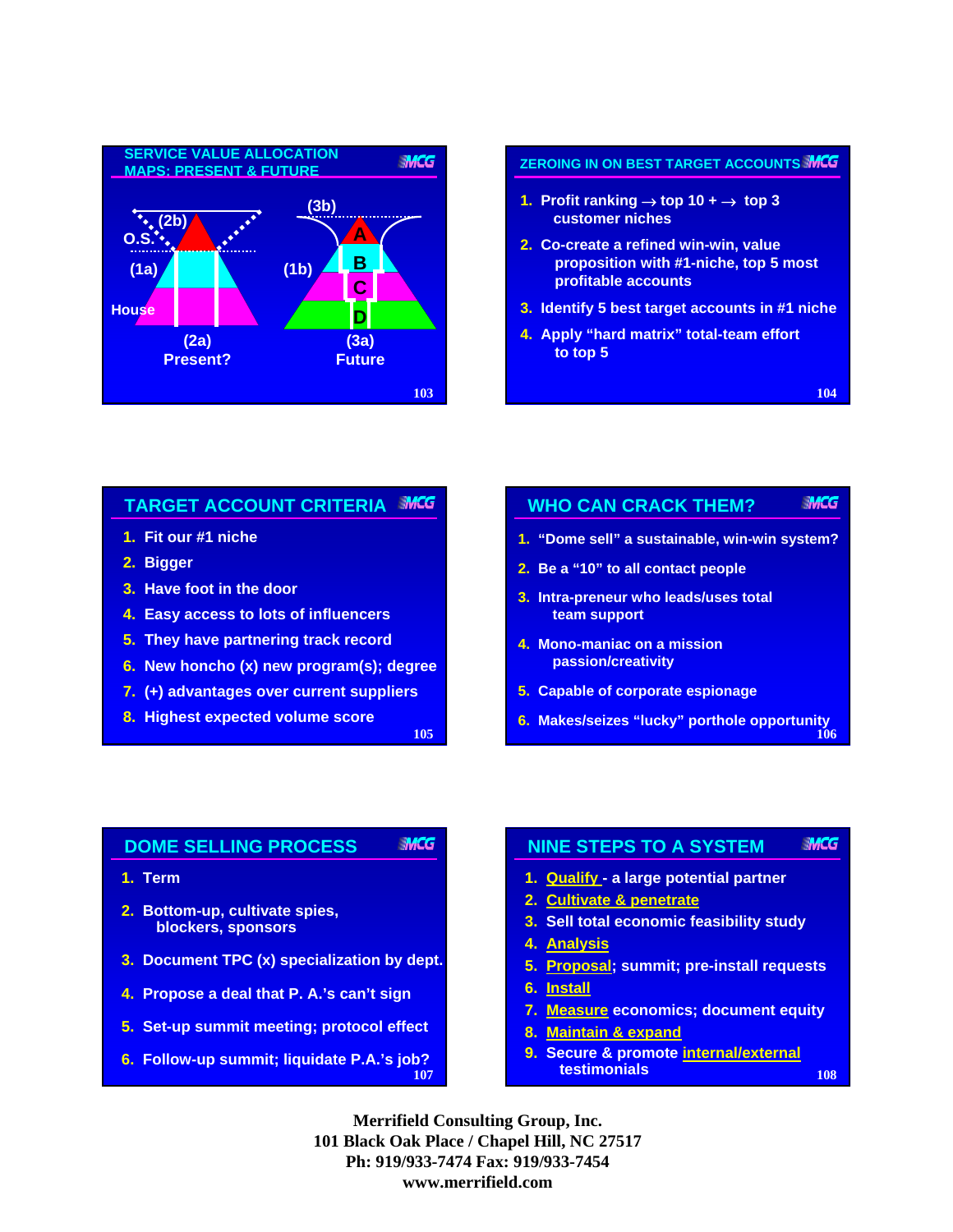| <b>BE A "10"</b>                                                                                                                                                             |                   |  |
|------------------------------------------------------------------------------------------------------------------------------------------------------------------------------|-------------------|--|
| 1. Big buyers: "90% of salespeople<br>waste my time"*                                                                                                                        |                   |  |
| 2. The Best?<br><b>Know my business</b><br><b>Make me think</b><br><b>Solve my problems</b><br>"Now" follow-up<br><b>Make things happen</b><br><b>Grow me and my profits</b> | <b>The Worst?</b> |  |
| *NAPM Big Buyer Survey result<br>109                                                                                                                                         |                   |  |





# **MCG RAIN MAKER REALITIES 1. "Luck" is the residue of design and work 2. Transformations take time, energy and creativity - a monomaniac on a mission 3. Downsize, upgrade territories (?) 112**